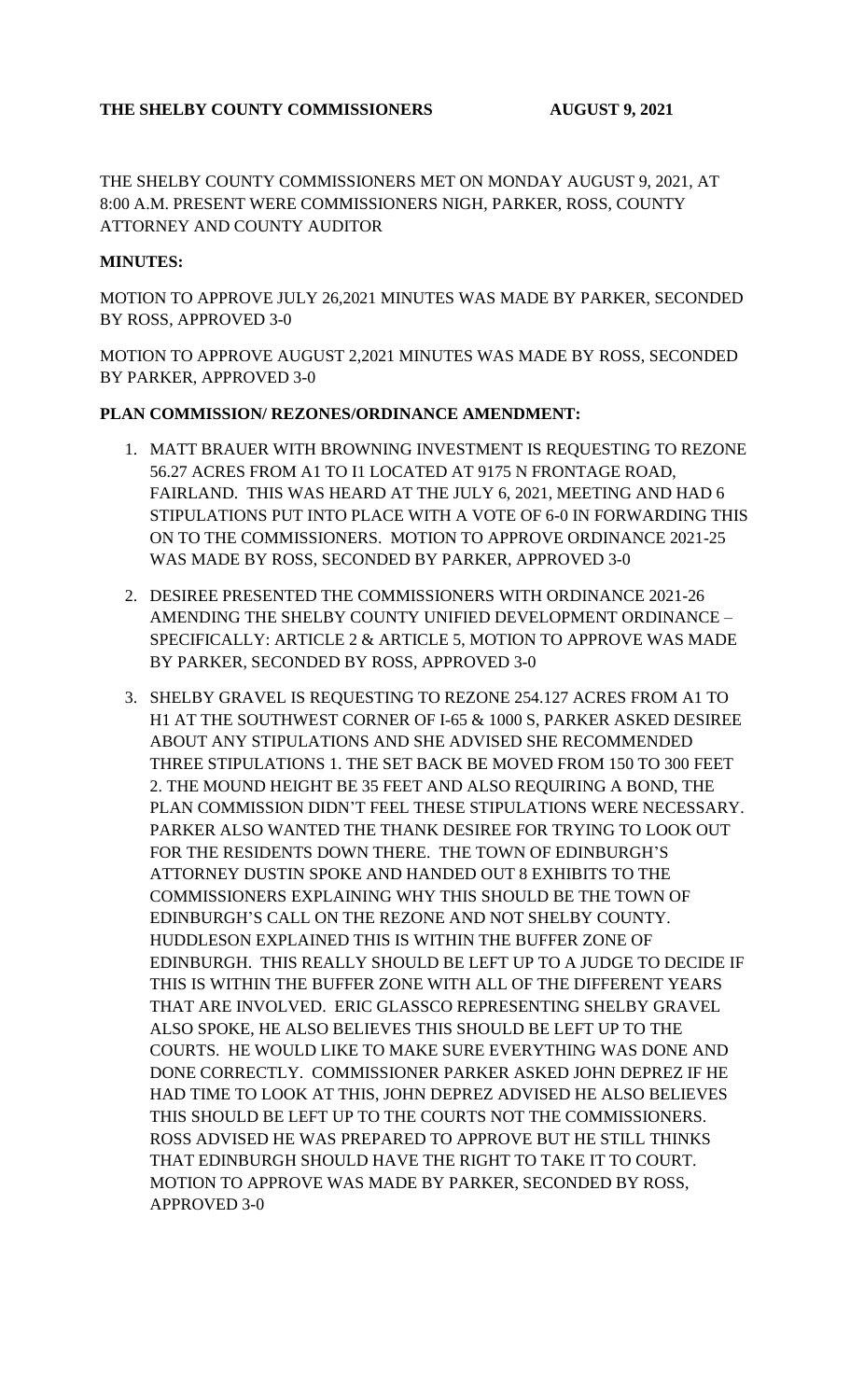# **FIRE ALARM MONITORING SERVICES / ANNEX BLDG II.:**

COMMISSIONER NIGH ADVISED THEY FINALLY HAVE THE PAPERWORK BACK AND ALL IS IN ORDER FOR THE FIRE ALARM MONITORING OF THE NEW ANNEX BLDG II. THIS AGREEMENT WILL BE WITH AADCO, INC. IN THE AMOUNT OF \$450.00 PER YEAR. MOTION TO APPROVE WAS MADE BY PARKER, SECONDED BY ROSS, APPROVED 3-0

### **SHERIFF:**

N/A

# **CLAIMS:**

N/A

## **TRANSFERS/ADDITIONAL:**

N/A

## **HIGHWAY:**

KEM ADVISED THE CULVERT AT 1100 N & 400 W IS DONE AND BACK OPEN, THEY ARE ALSO PAVING DOWN SOUTH, THIS WAS INFORMATION ONLY, NO ACTION WAS NEEDED.

### **MISCELLANEOUS:**